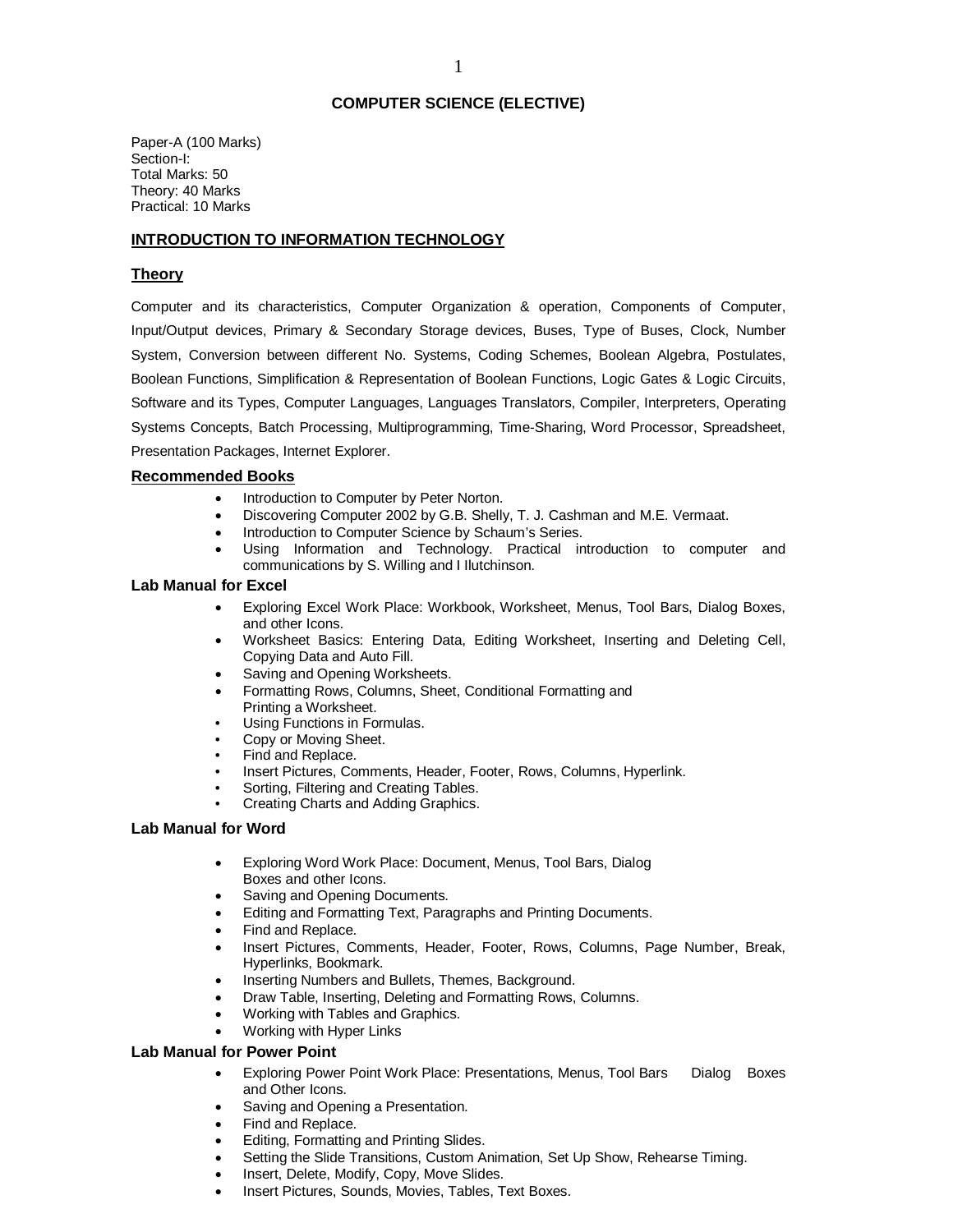- Inserting Numbers and Bullets, Design, Layout Background, Line Spacing, Case Change.
	- Start and Sort the Slide Show.

Create Presentations Using Templates and Auto Content Wizard.

#### **Paper-A (100 Marks)**

Section-II: Total Marks: 50 Theory: 40 Marks Practical: 10 Marks

### **COMPUTER PROGRAMMING**

#### **Tool to be used: C++**

#### **Theory**

**Algorithm and Problem Solving:** Pseudo Language, Algorithmic Notation. Fundamental programming constructs: The Language of a Computer, The Evolution of Programming Languages, Processing a High Level Language Program. The basics of C++ Program: syntax rules, semantic rules, programming language, Special symbols, Word symbols, Identifiers.

**Data Types and Control Structures:** Data types, Simple data types, Control structures, Arithmetic Operators and Operator precedence, Type conversion (casting).Allocating memory with constants and variables, Putting data into variables, Declaration and initializing variables, Input (Read) statement, Increment and Decrement operators, Output, Preprocessor Directives, Using Namespace in a program, Use Blanks, semicolons, brackets and commas, Comments, Naming identifiers.

**Control Structure**: Relational operators, Logical operators and logical exp, Selection: If and If …...else, Compound statements, Nested If, Switch structures. Control Structure (Repetition): Why is repetition needed?, The while looping structure, The for looping structure, The do …… while looping structure, Break and continue statements, Nested control structure.

**Function:** Standard (predefined) functions, User defined functions, Value returning function, Void function, Value and reference parameters and memory allocation, Reference parameters and value returning functions. Scope of an identifier, Side effects of global variables, Static and automatic variables.

**Arrays:** Declaration of array Memory Allocation of Array, Accessing and modifying and array, Traverse Array using indexes, C-Strings (Characters Strings).

**Recommended Book:** C++ By Robert Lefore.

**Paper-B (100 Marks)**

Section-I: Total Marks: 50 Theory: 40 Marks Practical: 10 Marks

# **DATABASE MANAGEMENT SYSTEMS**

#### **Course Description**

This course builds students exposure to database system to provide indepth coverage of such areas as: the relational model, SQL, data modeling, database design, database administration and security.

### **Objective**

The purpose of this course is to offer the students an introduction to the design and use of database system. We cover database design using Entity Relationship Model followed by an overview of the relational model, how to convert Entity Relationship Model to relation and how one can use a relational database system to create database. SQL (Structure Query Language) the standard query language for relational database will be learned and experienced. After learning SQL the students will be able to:

- Create well designed database
- Do some basic administration and security management of database

### **Tools: MY SQL/SQL Server/Oracle/DB2 and Microsoft Access**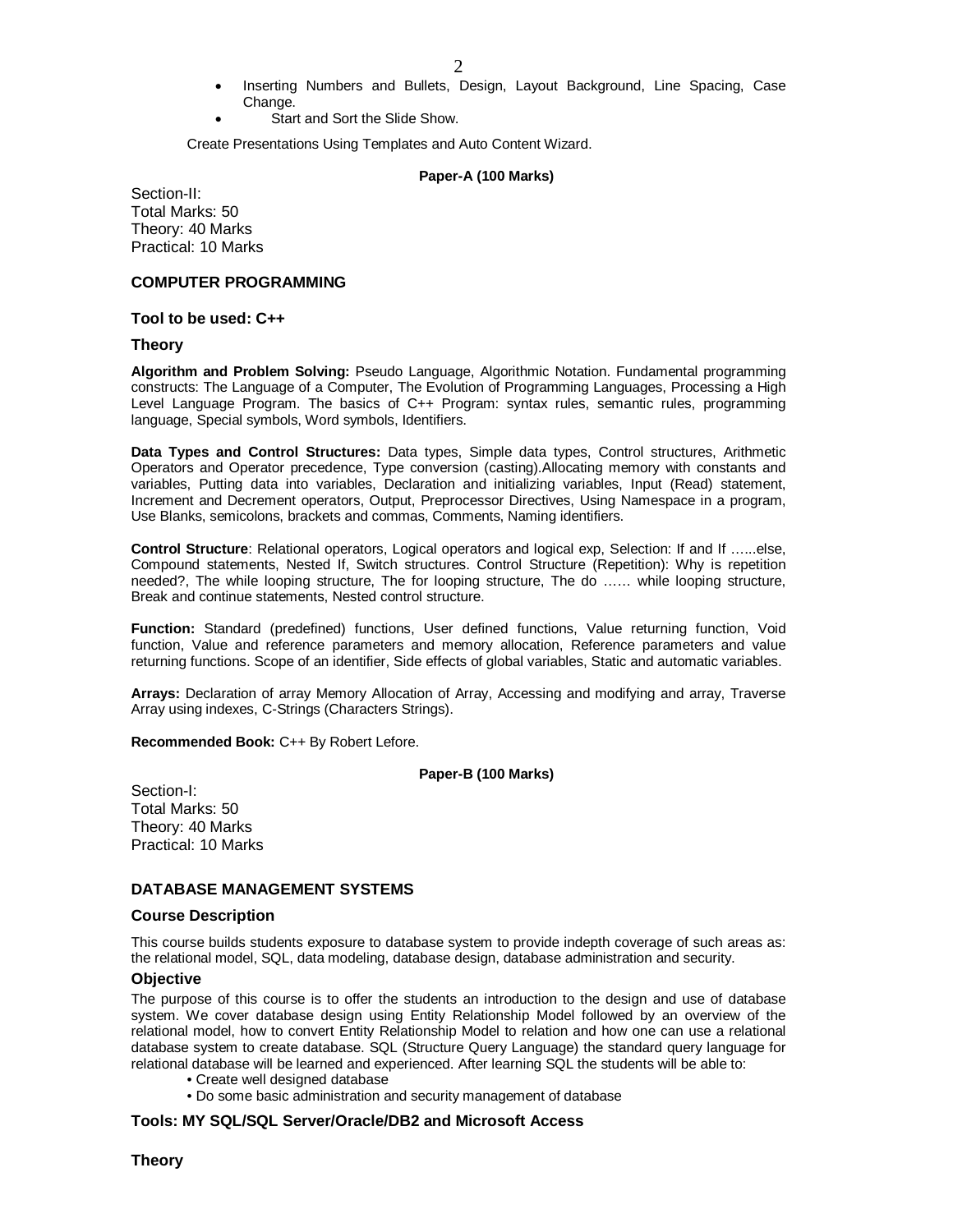Overview of database Management, Types of Database System, Models of Database, Database Architecture, Entity-Relational Model, Database Development Process, Relational Model, Relational Algebra, Relational Calculus, Normalization upto 3rd Normal Form.

## **Recommended Books:**

- 1. Database Systems by C. M. Ricardo
- 2. Modern Database Management by J.A. Hoffer

## **Experiments/Labs**

## **Tool: Microsoft Access**

## **Contents**

- 1. Introduction to Access basics. Opening Access application, menus, toolbar, other components
- 2. Creating Databases and tables
- 3. More on creating, editing and printing tables. Entering and editing data into tables
- 4. Creating and using customized forms.
- 5. Creating queries using Query-By-Example (QBE). Creating relationships between tables.
- 6. Searching for values using filters. Sorting records. Creating a form that contains a subform.
- 7. Creating, previewing and printing customized reports. Creating database applications. Creating startup forms. Automating repetitive tasks using macros and the Command Button Wizard.
- 8. More on field and table properties. Creating indexes.
- 9. Creating parameter queries. Using Access SQL.

# **Lab Manual of ORACLE/SQL/MYSQL/DB2**

# **DATABASE**

- 1. Basic select statement, selecting columns, Arithmetic operations, Operator precedence, Defining a Null value, Defining column alias,
	- Concatenation Operator, Literal character string, Duplicate rows, Displaying table structure.
- 2. Limiting rows selection, Use of Where clause<br>3. Comparison Operators  $(=, >, > =, <, < =, >)$ . Betw
- 3. Comparison Operators (=,>,>=,<,<=,<>, Between, In, Like, Null),
- 4. Logical Operators (AND, OR , NOT), Rules of precedence, Order by clause.
- 5. SQL Functions (Single-row functions, multiple-row functions),
- 6. Single-row functions (Character, Number, date, Conversion, General).<br>7. Retrieving Data from multiple tables,
- Retrieving Data from multiple tables,
- 8. Join, Types of Joins (inner join, outer join, equi join), Cartesian product.
- 9. Group functions (Average, count, max, min, stddev, sum, variance),
- 10. Group by clause, Having clause.
- 11. Subquery (Single-row, Multiple-row, Multiple-column subqueries).<br>12. Readable outputs. & substitution variable. User variable. Accer
- Readable outputs, & substitution variable, User variable, Accept command, Defined & Undefined command, column command, break command, Title & Btitle command, Script file.
- 13. DML, Insert statement, Update statement, Delete statement, Database Transactions, Commit & Rollback statement, Locking.
- 14. Creating & managing tables, modifying table, adding comments to a table.
- 15. Constraints (Not Null, Unique, Primary, foreign, check), Adding a constraint, Dropping a constraint, Disabling a constraint, Enabling a constraint.
- 16. Viewing a constraint.
- 17. Views (simple views, complex views), Creating a view, Modifying a view, DML operation, Removing a view.
- 18. Sequence, Creating a sequence, Confirming sequence, Controlling user access, Privileges, Creating users, Role, changing password.